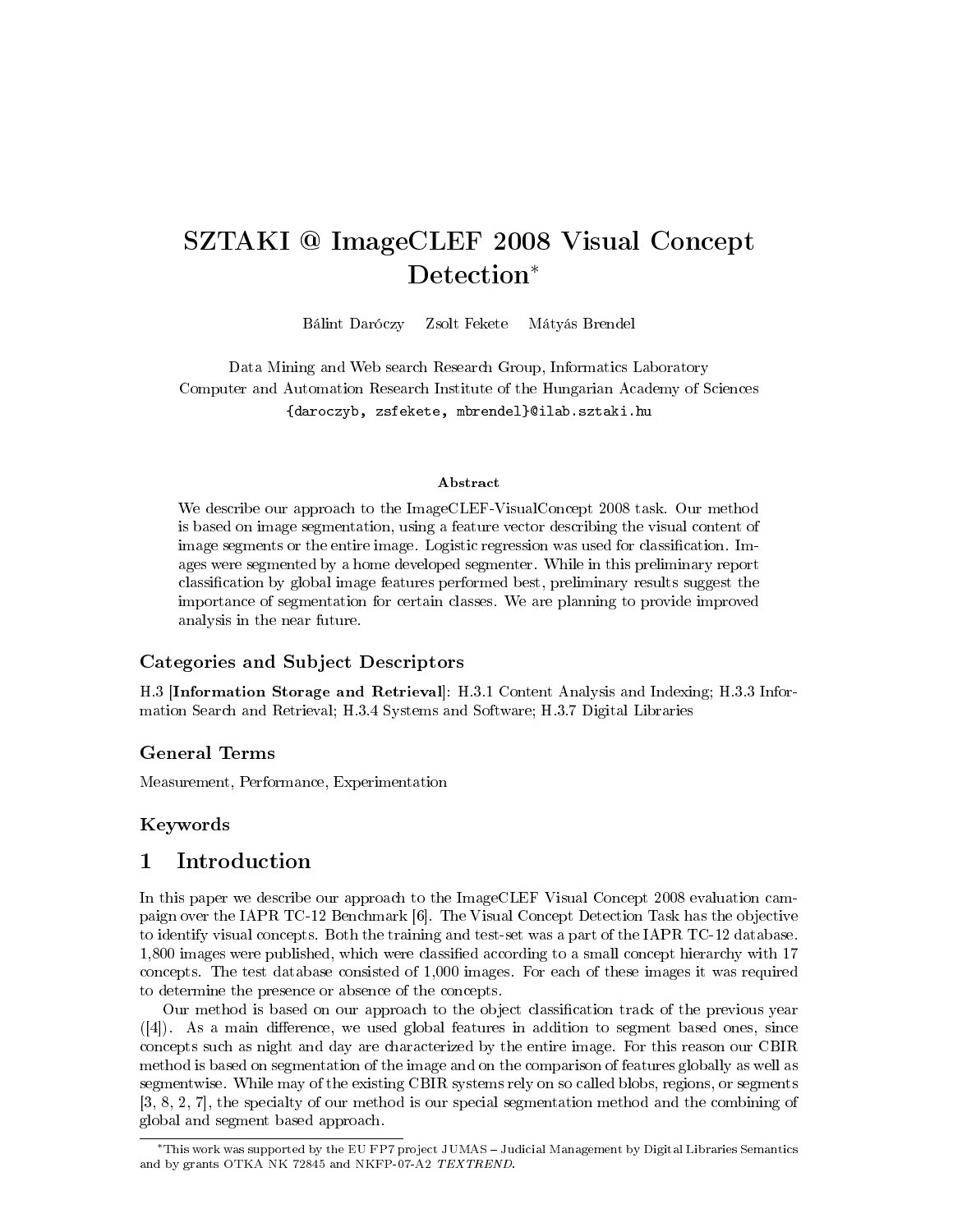Due to processing and classification costs we show preliminary results only that we plan to revise in the near future. As a main issue, we were not able to perform method selection and blending on a separate heldout set that, as expected, resulted in overfitting both for our classificator combination and for our segment filtering methods.

# 2 Visual feature generation

Our CBIR system [4, 1] relies on so called blobs, regions or segments. Classes such as building or people are classified by extracting specific features from the segments. For segmentation we use the code of the Felzenszwalb and Huttenlocher [5] graph-based method. Global classes such as outdoor are classified by using the entire image as a single segment.

By the distinction of classes that characterize global and local features of the image, respectively, we experimented with the number and size of the segments starting from a single segment per image for global classes down to a very large number of segments. After resizing images to a size of maximum 500x500 by keeping the aspect ratio, we tuned the minimum segment size and the cut parameters of the Felzenszwalb-Huttenlocher algorithm to select a *small* and a medium granularity segmentation. The *small* version resulted typically in more than 100 while medium in less than 100 segments per image. The minimum segment size is 50 pixels for small and 1500 for medium.

The runs submitted also differ in the features used to characterize the segments. We use mean color, RGB histogram and the 2D Fourier transform of the image in addition to shape values formed by converting segments to binary pattern, then resizing to 10x10 so that binary values are converted to grayscale values proportionally.

- glob1: 33 values per image for mean color (RGB) and a 10-bin histogram for all the 3 channels (RGB). No segmentation is performed.
- glob2: 173 values per image for mean color (RGB), a 20-bin histogram, 2x5 contrast (5 maximal and 5 minimal values of L-channel in HSL color-space) and 100 values of a 2D Fourier transform (sampled along zig-zag). No segmentation is performed.
- medium: 135 values per segments for mean color, 3x10 histogram and 10x10 shape. Segments are of medium size, i.e. less than 100 in number per image.

small: Same as medium with small size segments, i.e. more than 100 segments per image.

# 3 Classification

We use logistic regression for classification with the global or segment features as input. The output real value is interpreted as the probability of the image or segment belonging to the specific class. For a single image we averaged the segment based predictions, which turned out more accurate than either the minimum or the maximum. Finally, a threshold of 0,5 was applied to get binary values. We did not use the logical information included in the class hierarchy, which could improve our method.

In our *mixed* run for each class we used the classifier that performed best on the training data. Due to time constraints we did not use a heldout set, which resulted in overtraining for this run. By closer analysis the glob1 run was overtrained the most. By replacing glob1 by glob2 the combined performance improved over the best single run even in this overtrained scenario. The explanation for the overtraining for  $qlob1$  may lie in the low number of features used.

# 4 Results

Table 1 summarizes our runs. The results were evaluated by the ImageCLEF organizers using the measures of equal error rate (EER) and area under ROC curve (AUC).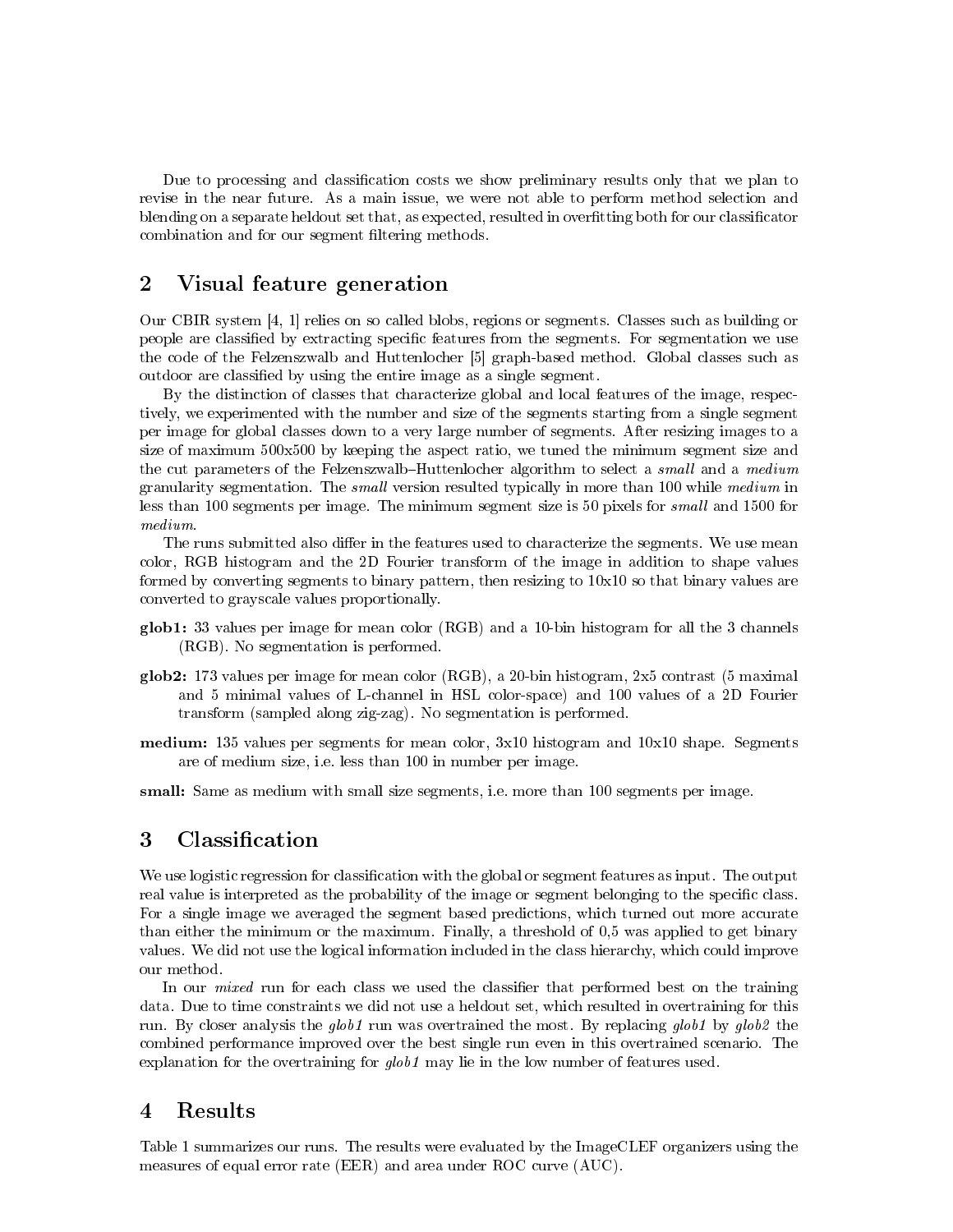|           |           | Glob1     |       | Glob <sub>2</sub> |       | Small     |  |        |         |       |        |        |       |  |
|-----------|-----------|-----------|-------|-------------------|-------|-----------|--|--------|---------|-------|--------|--------|-------|--|
|           |           |           |       |                   |       | no filter |  |        | relabel |       | ppnpnn |        | ppnn  |  |
|           | EER.      |           | 45.72 |                   | 31.14 | 32.44     |  | 32.48  |         | 32.46 |        | 36.07  |       |  |
|           | $\rm AUC$ | 52.78     |       | 74.90             | 73.32 |           |  |        | 73.03   | 73.05 |        | 67.15  |       |  |
|           |           |           |       |                   |       |           |  |        |         |       |        |        |       |  |
|           |           |           |       | Medium            |       |           |  | Logreg |         | Mixed |        | Mixed2 |       |  |
|           |           | no filter |       | relabel           |       | ppnpnn    |  | ppnn   |         |       |        |        |       |  |
| EER.      |           | 32.10     |       | 32.47             |       | 32.47     |  | 37.01  | 37.12   |       | 38.34  |        | 29.92 |  |
| $\rm AUC$ |           | 74.18     |       | 73.57             | 73.61 |           |  | 59.30  |         | 66.53 | 63.80  |        | 72.77 |  |

Table 1: Performance of the three basic methods and their combination, evaluated by different measures

The three main variants are based on the granularity of the segmentation. We distinguish the single, 100- and 100+ segments per image labeled  $Glob$ , Small and Medium, respectively.

In the case of the segment based classification we introduced further variants for filtering out irrelevant segments from the training data. After filtering a new training was applied. The lack of a heldout data resulted in overtting in this case as well. The four variants are

- no filter: all segments are used for training the class;
- ppnn: stands for discarding all segments from the training set except for those labeled correctly (positive for positive, negative for negative);
- **ppnpnn:** is a more admissive filter that discards only segments with positive true label classified as negative.
- relabel: stands for changing the true label of negatively classified segments to negative before the second training step.

Finally we submitted three combinations, all of them suffering from overtraining due to the lack of a heldout set.

Logreg: the output of the classifiers are combined by logistic regression again.

Mixed: For each class the method performing best on the training data was selected.

**Mixed2:** Partially resolving the overfitting of *Mixed, glob1* is always replaced by  $glob2$ . This run is included only in the post submission error analysis.

### Conclusion and future work

In summary we may observe best overall performance for the high dimensional global feature space, closely followed by the medium resolution segmentation. We also reached improvement (although not among the submitted runs) by combination. Results in this report are preliminary and we are planning to rerun all our classificators by using separate heldout sets for segment filtering and combination.

## References

[1] András Benczúr, István Bíró, Mátyás Brendel, Csalogány Károly, Bálint Daróczy, and Dávid Siklósi. Cross-modal retrieval by text and image feature biclustering. In Working Notes for the CLEF 2007 Workshop, Budapest,Hungary, 2007.